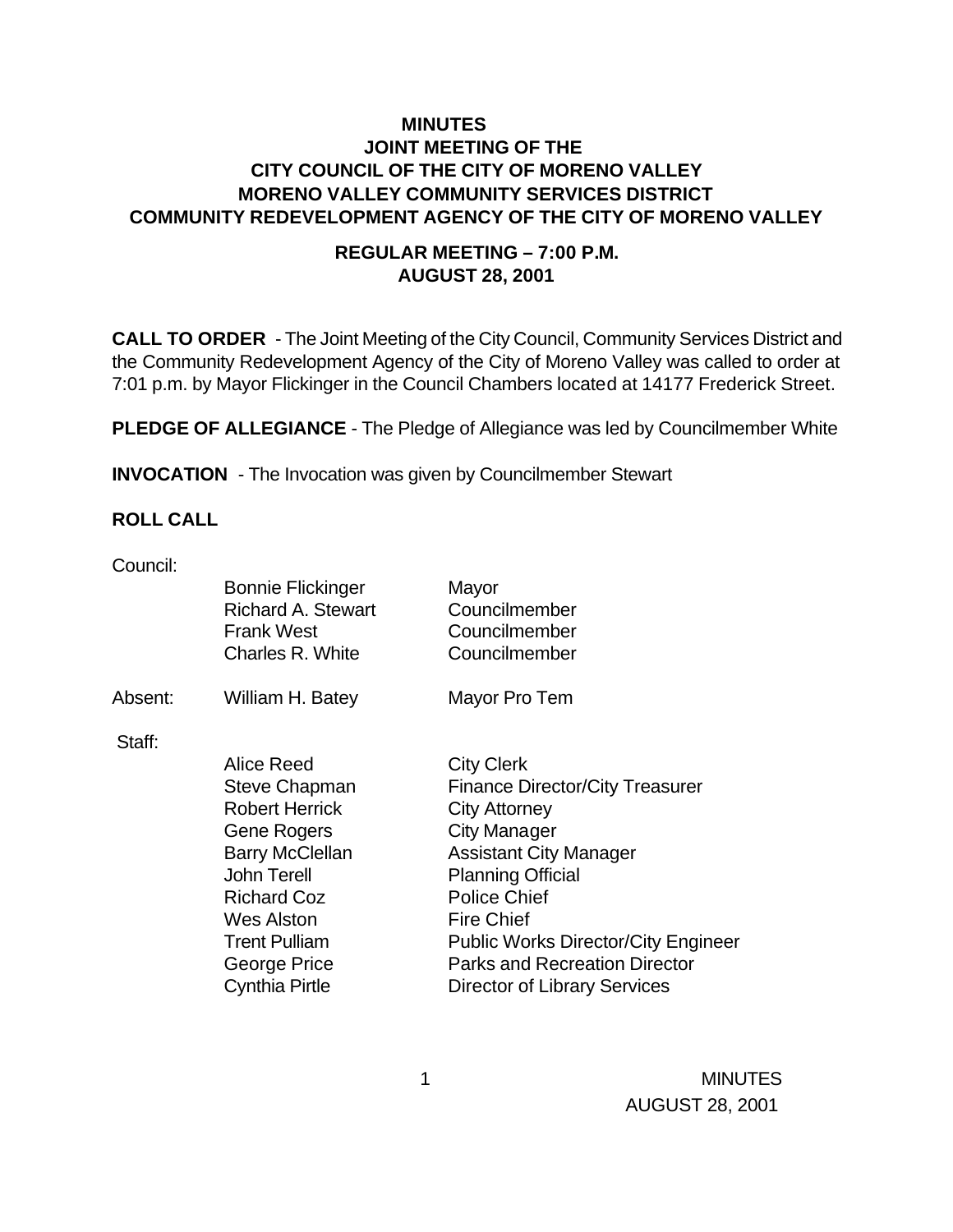# **SPECIAL PRESENTATIONS**

The Public Works Director introduced new staff to the Public Works Department, Frank Smith, Principal Engineer.

Mayor Flickinger and Police Chief Coz presented Detective Duke Viveros with engraved handcuffs, honoring him as Officer of the Quarter.

Mayor Flickinger presented Cynthia Pirtle, Director of Library Services, with a proclamation recognizing September 2001 as "National Library Card Signup Month."

PUBLIC COMMENTS **ON ANY SUBJECT NOT ON THE AGENDA** UNDER THE JURISDICTION OF THE CITY COUNCIL ARE AS FOLLOWS:

George Albanese – Address matter of record (Submitted discourse for the record)

- 1) Procedural safeguards
- 2) Defeated Library Measure

Tom Jerele – 24895 Sunnymead Blvd., #133

- 1) Thanked Moreno Valley Master Chorale
- 2) Public confidence

### Daryl Terrell – Address matter of record

1) Denial of state monies for cities

#### Pete Bleckert – Address matter of record

- 1) Defeat of Library Measure
- 2) His contributions to the City

### Melvin Wilcutt – Resident of Moreno Valley (Submitted discourse for the record)

1) Parking problem at Sunnymead Elementary School with red curbs

#### Priscilla Banks – 13560 Searson Drive

- 1) Utility User's Tax Initiative
- 2) Proposed Chevron Station

#### Debbie Walser – 22277 Scarlet Sage Way

1) Zone D parkway landscaping for Tract 21333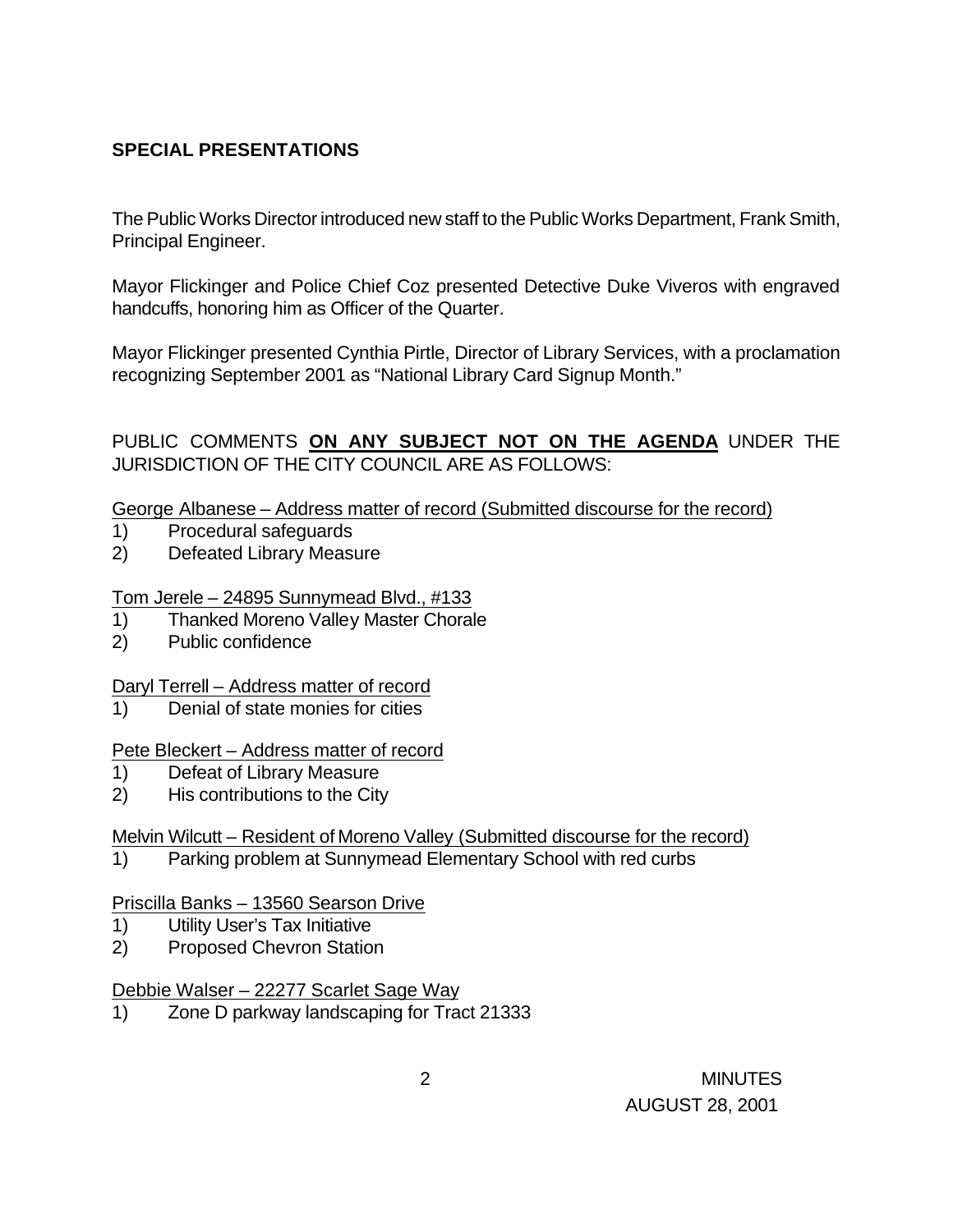Ray Hosman – Address matter of record

- 1) Petition for Utility User's Tax
- 2) Moreno Valley library

Gary Painter – 25680 Vespucci Ave.

1) Constituents of City should be listened to

Raul Wilson – P.O. Box 702

1) Lack of diversity of City staff

Robert Anderson – 12188 Marigold

1) Petition for Utility User's Tax

## **JOINT CONSENT CALENDARS (SECTIONS A-C) OF THE CITY COUNCIL OF THE CITY OF MORENO VALLEY, MORENO VALLEY COMMUNITY SERVICES DISTRICT, AND COMMUNITY REDEVELOPMENT AGENCY OF THE CITY OF MORENO VALLEY**

Mayor Flickinger opened the agenda items for the Consent Calendars for public comments; there being none, public comments were closed.

Councilmember Stewart made a motion, seconded by Councilmember White to approve the Consent Calendars in their entireties, except for Item A3, pulled for separate discussion/action. Motion carried 4-0-1. Mayor Pro Tem Batey absent. Roll call vote.

# **A. CONSENT CALENDAR** - **CITY COUNCIL**

- A1. ORDINANCES FIRST READING BY TITLE ONLY Waived reading of all Ordinance Introductions and read by title only.
- A2. PA00-0064 CHUCK E. CHEESE PIZZA RESTAURANT ACCEPT AGREEMENT AND BONDS FOR PUBLIC IMPROVEMENT (PARKWAY CONSTRUCTION AND ASSOCIATES, INC.) Accepted the bonds and the Agreement for Public Improvements; authorized the Mayor to execute the Agreement for Public Improvements and directed the City Clerk to forward the signed agreement to the County Recorder's Office.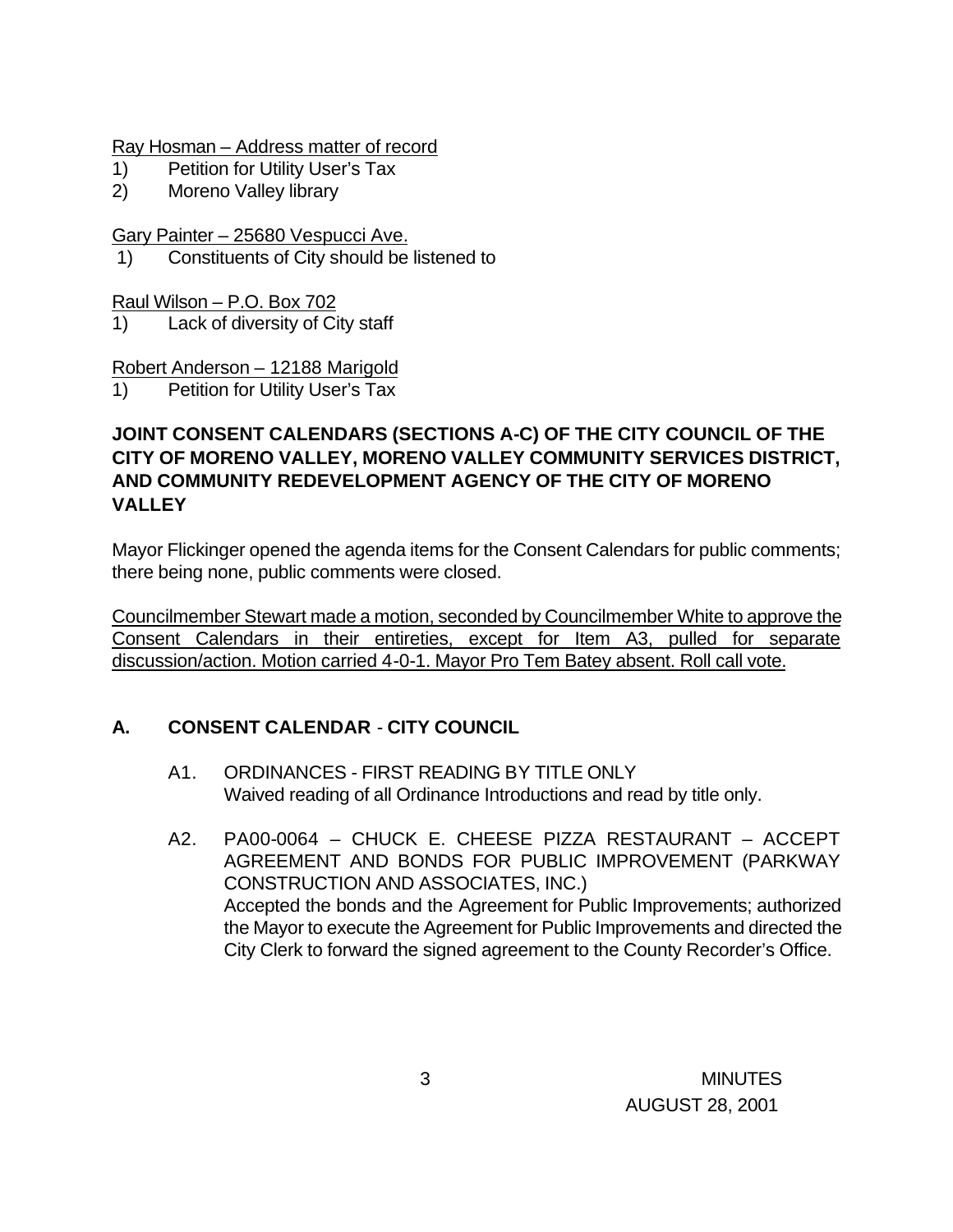- A4. APPROVAL OF FINAL MAP 23553-3, SINGLE FAMILY RESIDENTIAL PROJECT, AND ACCEPT AGREEMENT AND BONDS FOR LANDSCAPE & IRRIGATION IMPROVEMENTS (MV DEVELOPMENT, LLC) Approved Final Map 23553-3, authorized the City Clerk to sign the map and transmit said map to the County Recorder's Office for recordation; accepted the bonds and Agreement for Public Improvements and the bonds and Agreement for Landscape and Irrigation Improvements; authorized the Mayor to execute the agreements; and directed the City Clerk to forward the signed agreements to the County Recorder's Office for recordation.
- A5. TRACT 22379, LOTS 36 60 AND 98-113 REDUCE FAITHFUL PERFORMANCE BOND AND ADOPT RESOLUTION NO. 2001-47, A RESOLUTION OF THE CITY COUNCIL OF THE CITY OF MORENO VALLEY AUTHORIZING ACCEPTANCE OF THE PUBLIC RIGHT OF WAY IMPROVEMENTS AS COMPLETE AND ACCEPTING THE PALO CEDRO DRIVE, PACATO ROAD AND PAMPAS COURT INTO CITY MAINTAINED SYSTEM (STEVEN WALKER HOMES)

Approved a 90% reduction to the Faithful Performance Bond; instructed the City Engineer to prepare a 90% reduction to the Faithful Performance Bond and adopted Resolution No. 2001-47 authorizing the acceptance of the public rightof-way improvements for Tract Map 22379, Lots 36-60 and 98-113 as complete and accepting Palo Cedro Drive, Pacato Road, and Pampas Court into the City maintained street system.

#### Resolution No. 2001-47

A Resolution of the City Council of the City of Moreno Valley, California, Authorizing the Acceptance of the Public Right-of-Way Improvements as Complete Within Tract 22379, Lots 36-60 and 98-113, and Accepting Palo Cedro Drive, Pacato Road, and Pampas Court into the City Maintained Street System

A6. AWARD THE ANNUAL COPIER AGREEMENT TO XEROX CORPORATION Awarded the annual copier agreement to Xerox Corporation as being in the best interest of the City.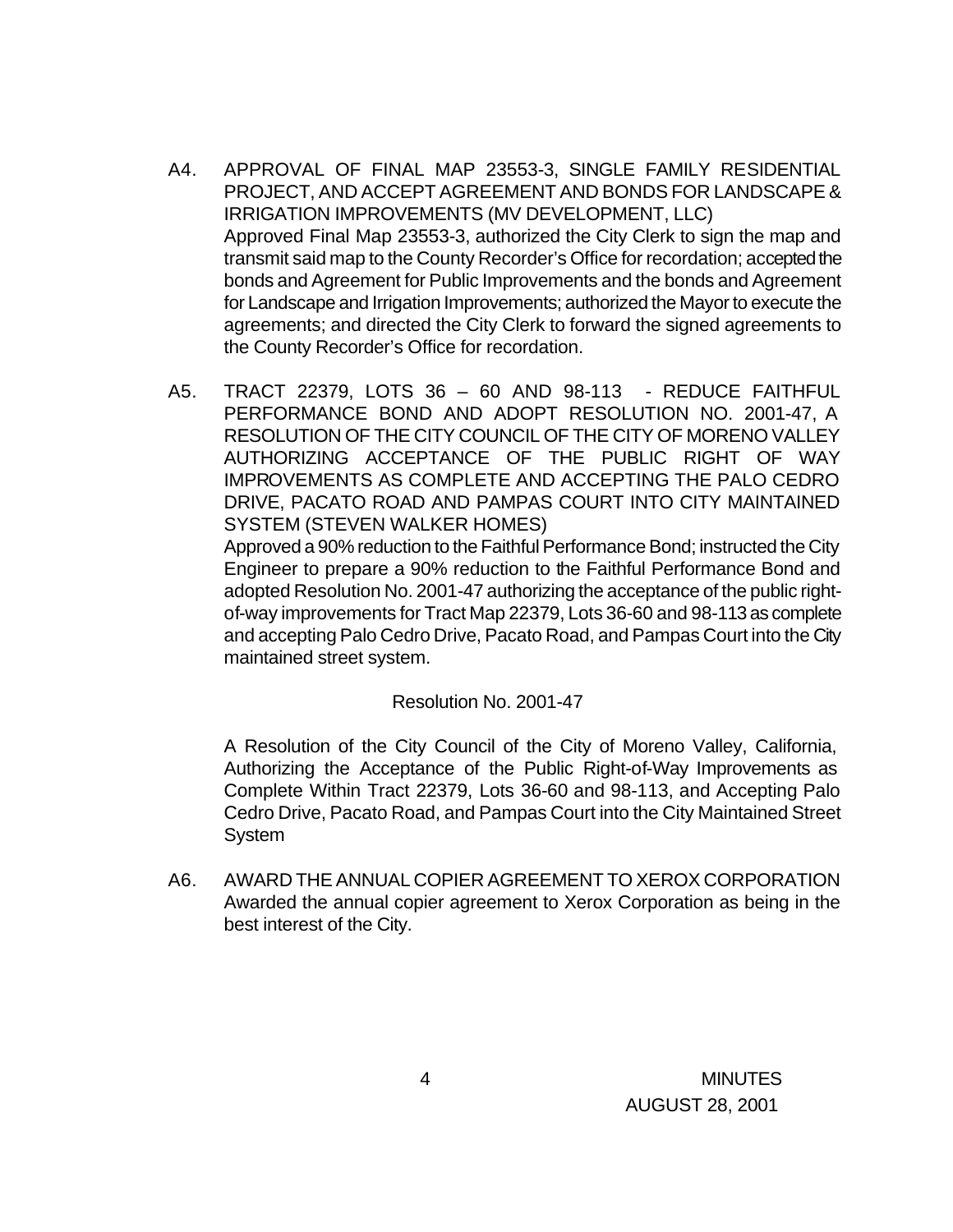- A7. NOTICE OF COMPLETION, PROJECT NO. 99-37661, HEACOCK STREET/JOHN F. KENNEDY DRIVE/MEYER DRIVE. Accepted the work as complete for the traffic signal installation at Heacock Street and John F. Kennedy Drive/Meyer Drive, constructed by L.A. Signal Inc., of City of Industry, CA; directed the City Clerk to record the Notice of Completion within ten (10) days at the Office of the County Recorder of Riverside County as required by Section 3093 of the California Civil Code; authorized the Director of Finance to release the retention to L.A. Signal Inc. thirty-five (35) calendar days after the date of recordation of the Notice of Completion, if no claims are filed against the project (Account No. 137.66120); and accepted the traffic signals into the City maintained road system.
- A8. GRANTING OF TITLE INTERESTS TO RIVERSIDE COUNTY FLOOD CONTROL AND WATER CONSERVATION DISTRICT (RCFC & WCD) FOR UNDERGROUND STORM DRAIN FACILITIES KNOWN AS LINE A-A) Executed the Easement Deed to Riverside County Flood Control and Water Conservation District; executed the Quitclaim Deeds to Riverside County Flood Control and Water Conservation District and returned the fully executed documents to the Special Districts Manager for transmittal to the title company for processing and recordation.
- A9. NOTICE OF AWARD FOR CONSTRUCTION CONTRACT, PROJECT NO. 97- 25898, REDLANDS BLVD. STORM DRAIN LINE "F" REINFORCED CONCRETE BOX STRUCTURE Awarded the construction contract to Bonadiman-McCain, Inc., San Bernardino, California, the lowest responsible bidder; authorized the Mayor to execute a contract Agreement with Bonadiman-McCain, Inc; authorized the issuance of a Purchase Order to Bonadiman-McCain, Inc., in the amount of \$349,292.32 (the amount of bid plus 10% contingency) when the contract has been signed by all parties (Account No. 125.89330); and authorized the street closure to through traffic on Redlands Boulevard, between Cactus Avenue and Alessandro Boulevard, for approximately three months.
- A10. RESOLUTION IN SUPPORT OF NATIONAL TRY TRANSIT WEEK, SEPTEMBER 9 THROUGH 15, 2001. Adopted Resolution No. 2001-50 in support of National Try Transit Week, September 9 through 15, 2001.

Resolution No. 2001-50

 5 MINUTES AUGUST 28, 2001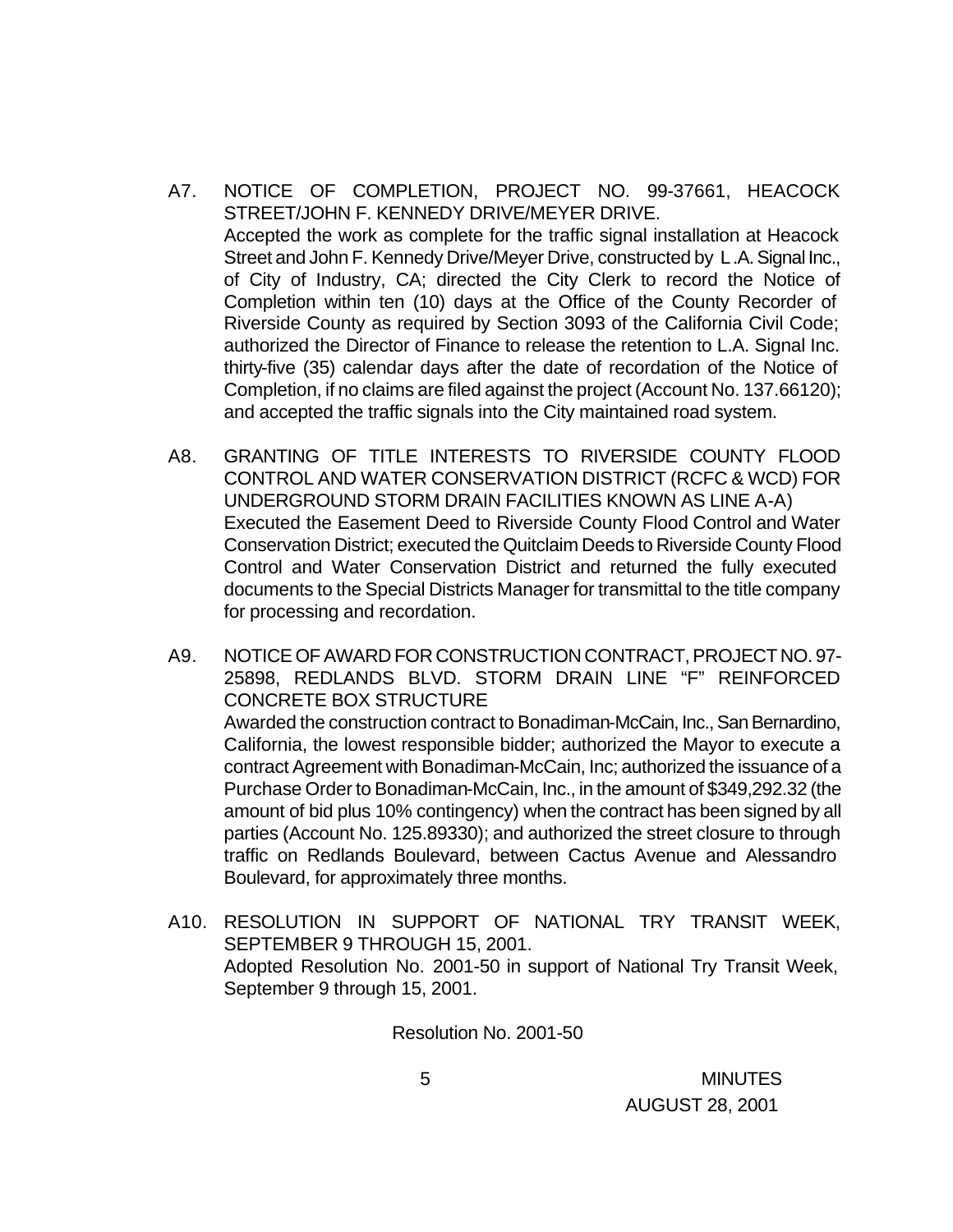A Resolution of the City Council of the City of Moreno Valley, California, to designate September 9 through 15 as Try Transit Week

- A11. MINUTES REGULAR MEETING OF AUGUST 14, 2001 Approved as submitted.
- A12. WARRANT REPORT JULY 31, 2001 Adopted Resolution No. 2001-51, approving the Warrant Reports, including wire transfers, dated July, 2001 in the total amount of \$4,966,463.98.

Resolution No. 2001-51

A Resolution of the City Council of the City of Moreno Valley, Approving the Warrant Reports, Dated July 31, 2001.

### **B. CONSENT CALENDAR** - **COMMUNITY SERVICES DISTRICT**

- B1. ORDINANCES FIRST READING BY TITLE ONLY Waived reading of all Ordinance Introductions and read by title only.
- B2. MINUTES REGULAR MEETING OF AUGUST 14, 2001 Approved as submitted.

### **C. CONSENT CALENDAR** - **COMMUNITY REDEVELOPMENT AGENCY**

- C1. ORDINANCES FIRST READING BY TITLE ONLY Waived reading of all Ordinance Introductions and read by title only.
- C2. MINUTES REGULAR MEETING OF AUGUST 14, 2001 Approved as submitted.

### **D. REPORT OF ACTION FROM CLOSED SESSION BY CITY ATTORNEY, IF ANY -**

The City Attorney announced the following items had been added to the Closed Session agenda:

CONFERENCE WITH LEGAL COUNSEL - ANTICIPATED LITIGATION

a) SECTION 54956.9(b)(1) - Significant exposure to litigation Number of Cases: 1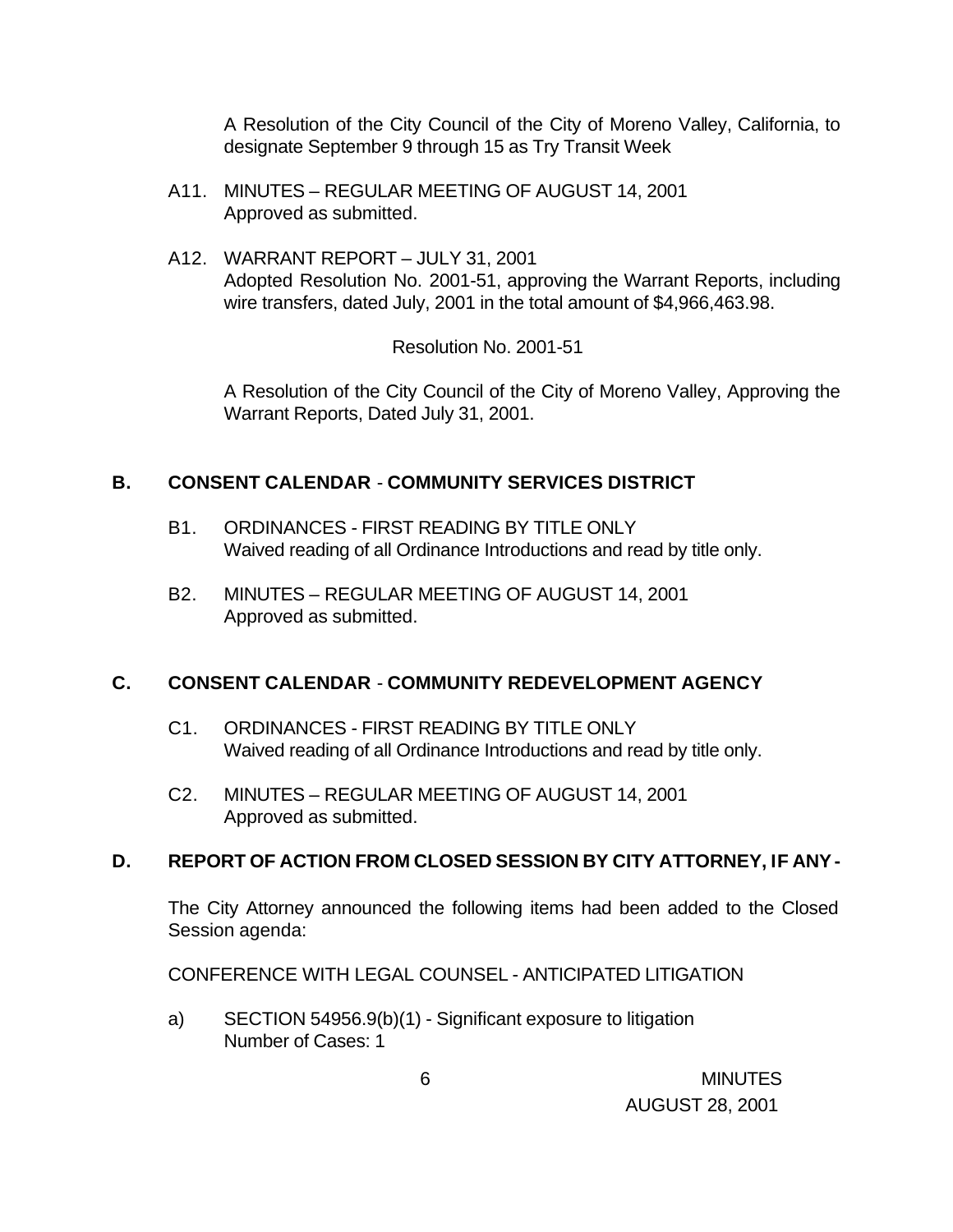b) SECTION 54956.9(c) - Initiation of litigation Number of Cases: 1

The City Attorney indicated that technically there was no reportable action from the Closed Session; however, the City Council requested that he disclose some information arising from their discussion in Closed Session. The City Clerk received a letter from the Howard Jarvis Taxpayers Association threatening the City with a lawsuit regarding the election dates for a potential initiative measure regarding the City's utility user's tax. The letter indicated that the City Clerk had rejected the initiative petition; however, to date no petition has been submitted. There has been a disagreement with respect to interpretation of Proposition 218 relating to initiative measures affecting taxes and the signature requirements. This is a disagreement between lawyers that often happens particularly with new laws that are not yet interpreted by the Courts. At the City Council's direction, the City will seek an opinion from the Attorney General.

### **E. PUBLIC HEARINGS**

E1. PUBLIC HEARING FOR INCLUSION OF TRACT 29732 (AND ALL ASSOCIATED PHASES) INTO THE COMMUNITY SERVICES DISTRICT ZONE B (RESIDENTIAL STREET LIGHTING)

President Flickinger opened the public testimony portion of the public hearing; there being none, public testimony was closed.

The Secretary tabulated the mail ballot for CSD Zone B, Tract 29732 and announced the results as follows:

| Tract No. | Yes | No |
|-----------|-----|----|
| 29732     |     |    |

Boardmember White made a motion, seconded by Boardmember Stewart to accept the results of the mail ballot proceeding; and authorize and impose the CSD Zone B charge. Motion carried 4-0-1, Vice President Batey absent. Roll call vote.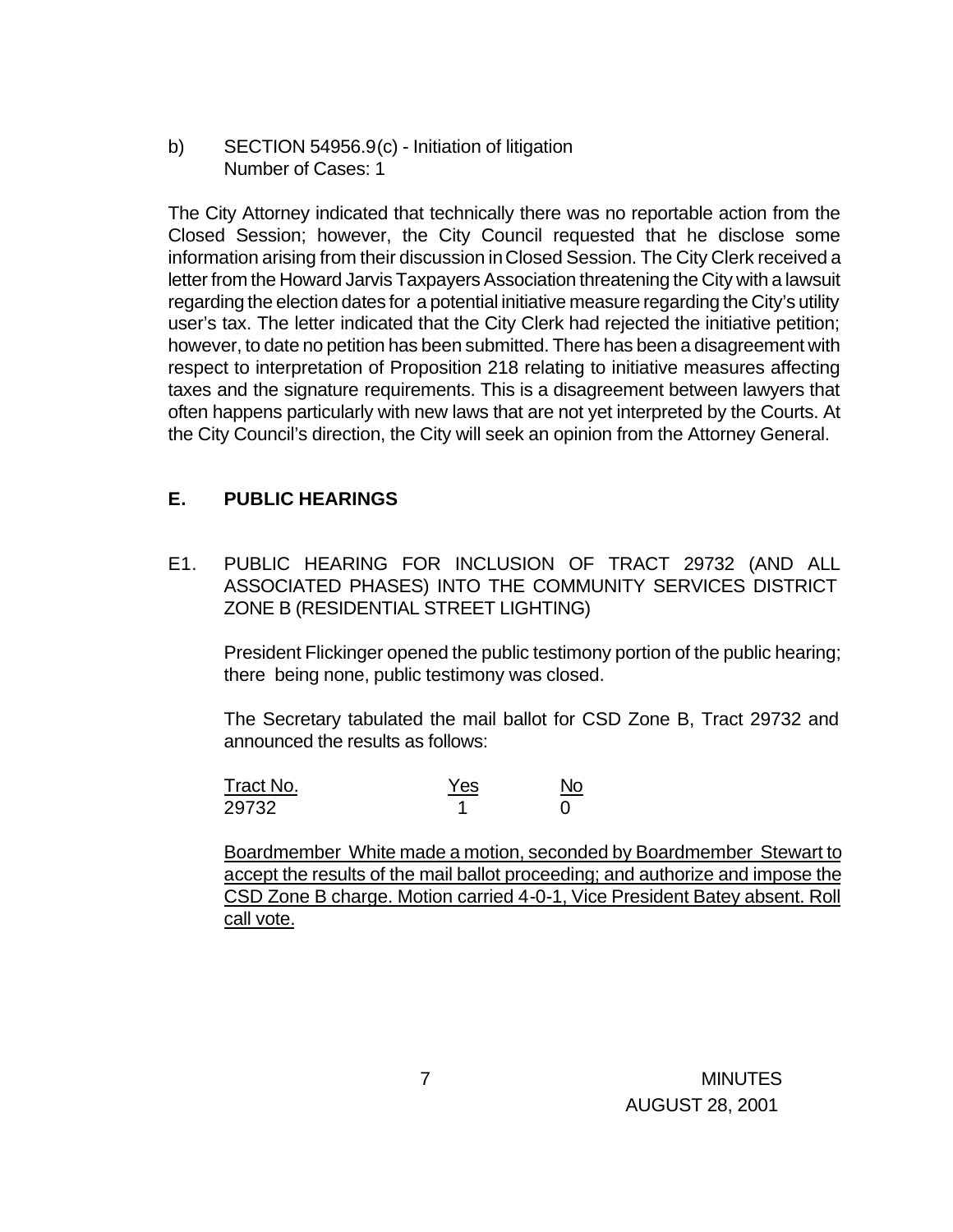E2. PUBLIC HEARING FOR INCLUSION OF TRACT 30026 (AND ALL ASSOCIATED PHASES) INTO THE COMMUNITY SERVICES DISTRICT ZONE B (RESIDENTIAL STREET LIGHTING)

President Flickinger opened the public testimony portion of the public hearing; there being none, public testimony was closed.

The Secretary tabulated the mail ballot for CSD Zone B, Tract 30026 and announced the results as follows:

| Tract No. | Yes | No |
|-----------|-----|----|
| 30026     |     |    |

Boardmember White made a motion, seconded by Boardmember Stewart to accept the results of the mail ballot proceeding; and authorize and impose the CSD Zone B charge. Motion carried 4-0-1, Vice President Batey absent. Roll call vote.

E3. PA01-0031 (GENERAL PLAN AMENDMENT); PA01-0026 (CHANGE OF ZONE); PA01-0027 (CONDITIONAL USE PERMIT); APPLICANT: LEADERS IN COMMUNITY ALTERNATIVES; LOCATION: ON THE WEST SIDE OF BUSINESS CENTER DRIVE, WEST OF ELSWORTH STREET

Mayor Flickinger opened the public testimony portion of the public hearing – Tom Jerele made comments.

Councilmember Steward made a motion, seconded by Councilmember White to continue this agenda Item E3 including the public comments portion to the next Council meeting on September 11, 2001. Motion carried 4-0-1. Mayor Pro Tem Batey absent. Roll call vote.

#### • **ITEMS REMOVED FROM CONSENT CALENDARS FOR DISCUSSION OR SEPARATE ACTION**

A3. ALLOCATION OF AMR (American Medical Response) FINES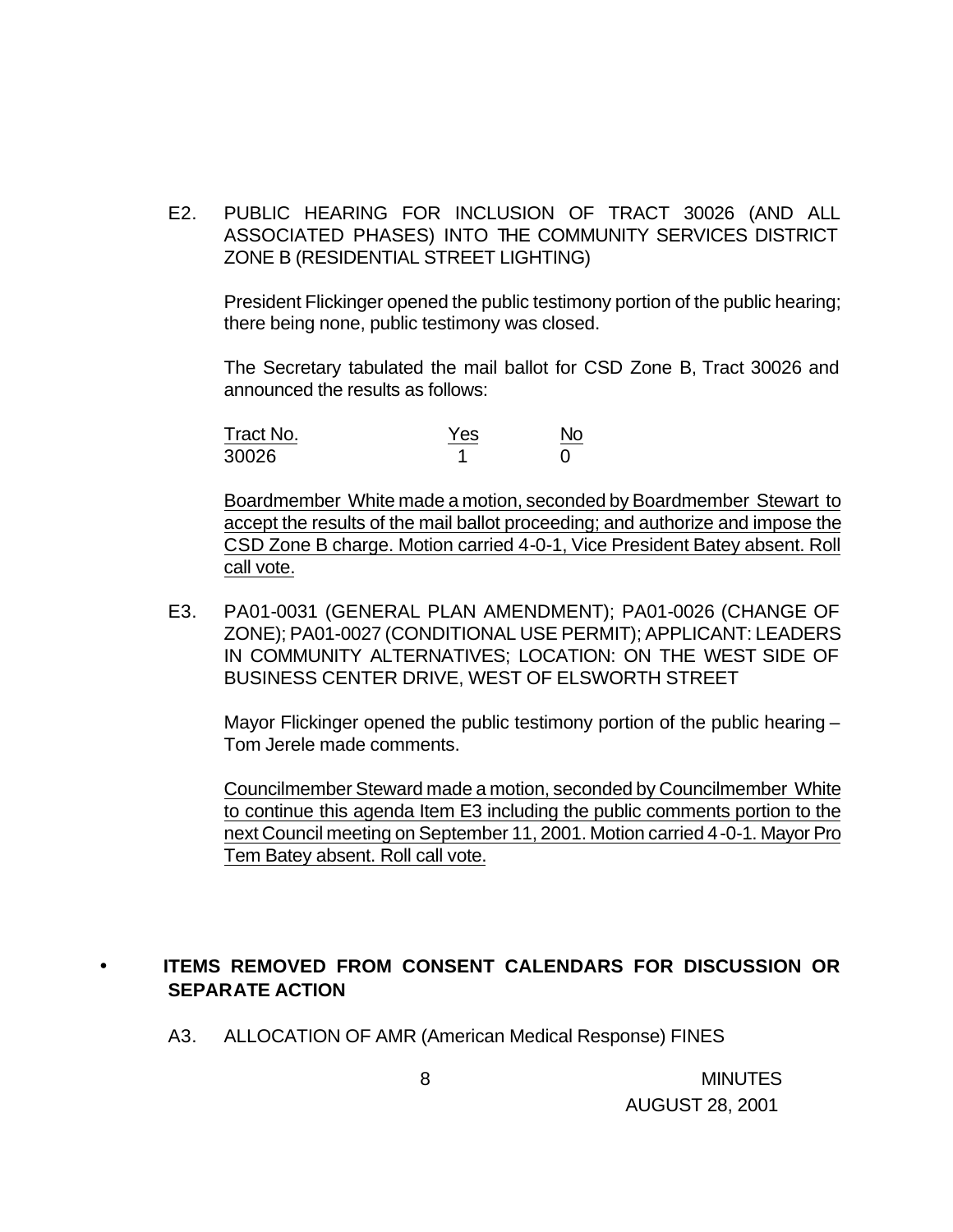Councilmember Stewart made a motion, seconded by Councilmember West to approve the allocation of \$15,167 for a new extrication system (Jaws of Life) for Towngate Fire Station, from funds received by AMR response time penalties. Motion carried 4-0-1. Mayor Pro Tem Batey absent. Roll call vote.

#### **F. REPORTS**

F1. RECOMMENDATION TO AWARD CONTRACT FOR DESIGN SERVICES OF PERFORMING ARTS AND CULTURAL CENTER RENOVATION – PROJECT NO. 01-1

President Flickinger opened the agenda item for public comments, which were received from Mark Vargas, Bethany Myers and Michael Geller.

#### **RECESS; RECONVENE**

Per Council direction, the City Attorney drafted and submitted the following language to amend the Contract:

"Delete the first sentence of Section B5 of Exhibit A (Scope of Services) and revise the second sentence to read as follows: 'furnish recommendations and cost estimates for fire code compliance as necessary including installation of the fire sprinkler system'."

The Consultant reviewed the above language and agreed to the above changes.

Boardmember Steward made a motion, seconded by Boardmember West to: award the contract for the subject project to Meyer and Associates, 23265 South Pointe Drive, Suite 102, Laguna Hills, California 92653, in the amount of \$58,210; authorize the Mayor to execute a Contract Agreement with the abovementioned contractor in the form attached hereto as modified and amended; and authorize the Finance Director to issue a purchase order upon execution of the contract to the above-mentioned contractor not to exceed the amount of \$58,210. Funds are available in CSD Zone A Account 161.66220.7200. Motion carried 4-0-1. Vice President Batey absent. Roll call vote.

F2. APPOINTMENTS TO THE TRAFFIC SAFETY ADVISORY COMMITTEE AND CULTURAL PRESERVATION ADVISORY COMMITTEE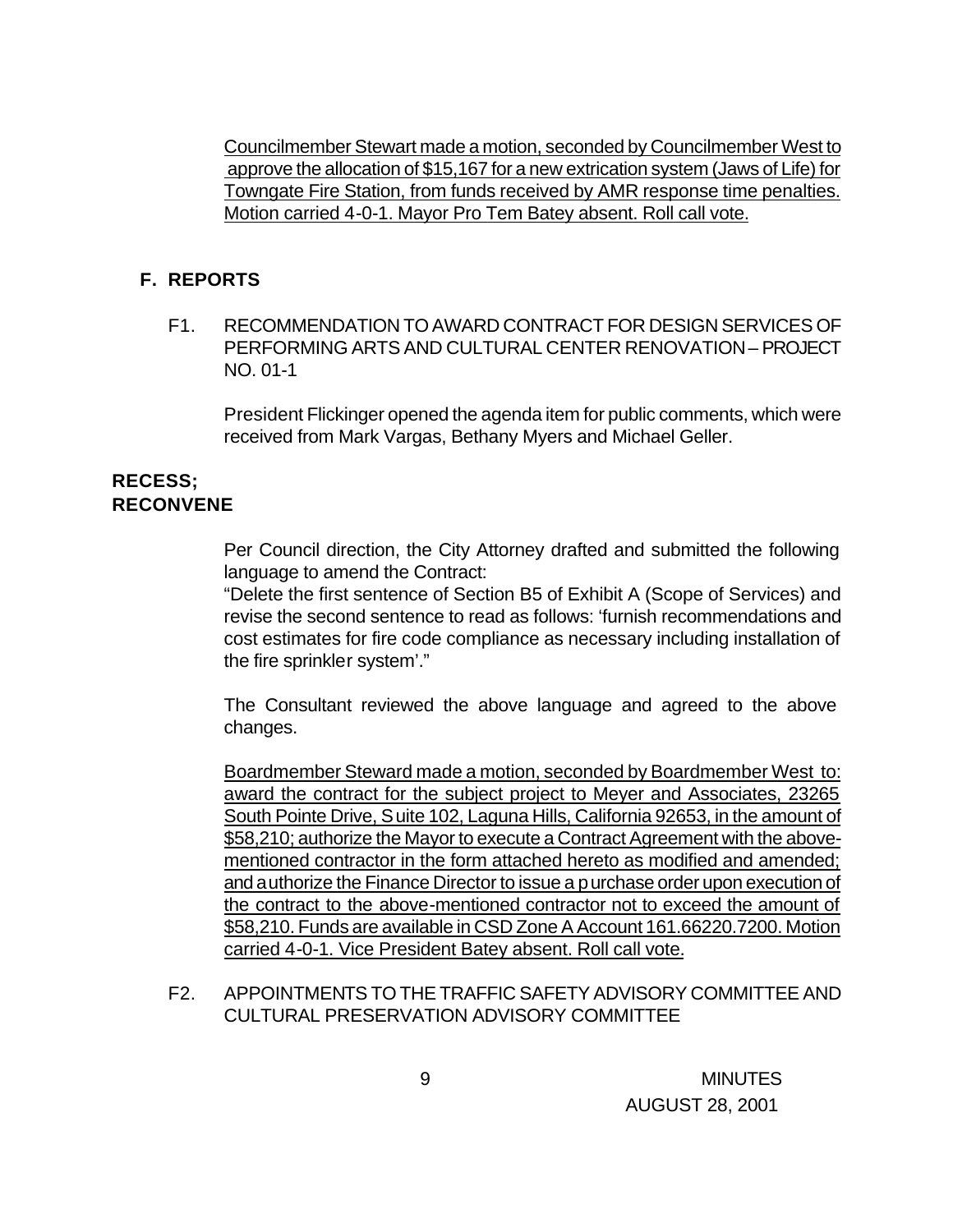Mayor Flickinger opened the agenda item for public comments; there being none, public comments were closed.

Councilmember Stewart made a motion, seconded by Councilmember West to appoint Ruben Madrid and Delanna Townsend to the Traffic Safety Advisory Committee with terms expiring June 30, 2004. Motion carried 4-0-1. Mayor Pro Tem Batey absent.

F3. REDUCTION OF PERMIT FEES FOR ENERGY SAVINGS EQUIPMENT (CONTINUED FROM AUGUST 14, 2001)

Mayor Flickinger made a motion, seconded by Councilmember Stewart to direct the staff to come back with a resolution implementing the 100% reduction in minimum permit fees for energy saving equipment until the end of this fiscal year (until the next fee resolution in the next budget cycle). Motion carried 4-0-1. Mayor Pro Tem Batey absent. Roll call vote

### **RECESS; RECONVENE**

F4. DISCUSSION OF THE MYTHICAL \$14 MILLION FY 2001-02 BUDGET **SURPLUS** 

President Flickinger opened the agenda item for public comments, which were received from Wybe Schaafsma, Gary Painter, Ray Hosman, John Hayes, Pete Bleckert, Henry S. Horst, and Tom Jerele.

No action required.

Councilmember White made a motion, seconded by Mayor Flickinger to continue the Council meeting beyond 11 p.m. Motion failed 2-2-1. Mayor Pro Tem Batey absent.

City Attorney recommended if the Council was considering adjournment at this point, a motion for continuance to a date specific would be more amenable than simply adjourning without those continuances.

Councilmember Stewart made a motion, seconded by Councilmember West to continue this Council meeting only long enough to complete those items that are necessary. Motion to continue: Item F5, Legislative Update; Item F6, Utility User's Tax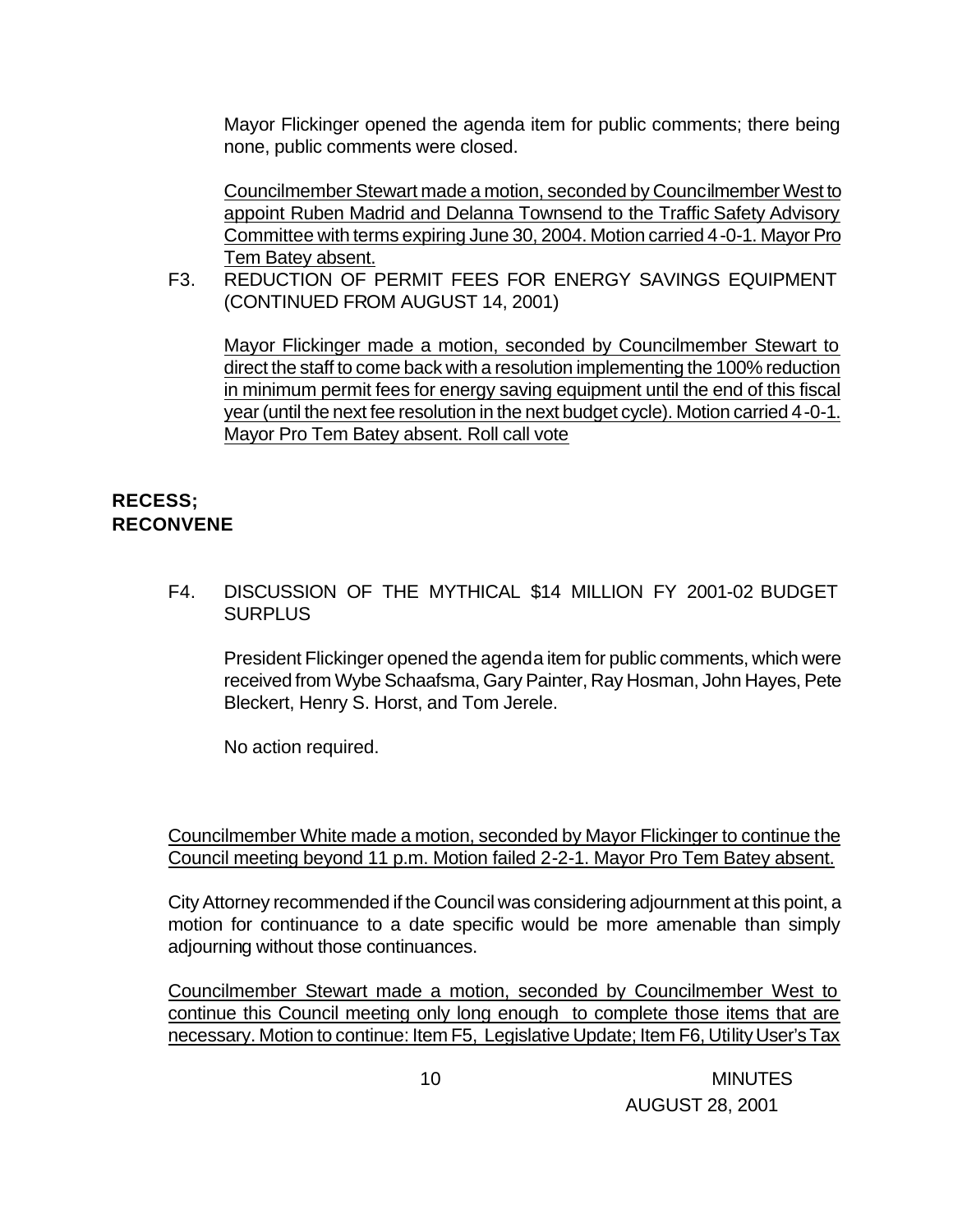Status Report; Item F8, California League Of Cities: Annual Conference Resolutions; and Council Comments. Motion carried 3-1-1. Mayor Flickinger opposed. Mayor Pro Tem Batey absent. Roll call vote.

F7. REPORT TO CONSIDER PUBLIC COMMENTS REGARDING MAIL BALLOT PROCEEDING TO REINSTATE ZONE D (PARKWAY LANDSCAPE MAINTENANCE) AT THE STANDARD SERVICE LEVEL FOR TRACT 21333

President Flickinger opened public comments and announced that there are no speaker slips for this item.

Boardmember Stewart made a motion, seconded by President Flickinger that the earlier comments made by Debbie Walser be included, because she was really addressing F7. Motion carried 4-0-1. Vice President Batey absent.

# **G. LEGISLATIVE ACTIONS**

ORDINANCES - 1ST READING & INTRODUCTION - NONE

ORDINANCES - 2ND READING & ADOPTION

G1. ADOPTION OF ORDINANCE NO. 590 (RECEIVED FIRST READING AND INTRODUCTION ON AUGUST 14, 2OO1 ON A 5-0 VOTE)

Councilmember White made a motion, seconded by Councilmember Stewart to adopt Ordinance No. 590. Motion carried 4-0-1. Mayor Pro Tem Batey absent. Roll call vote.

Ordinance No. 590

An Ordinance of the City Council of the City of Moreno Valley, California, Amending Portions of Chapters 9.02, 9.04, 9.05, 9.06 and 9.15 of Title 9 of the City of Moreno Valley Municipal Code, Relating to Consolidation of Office Uses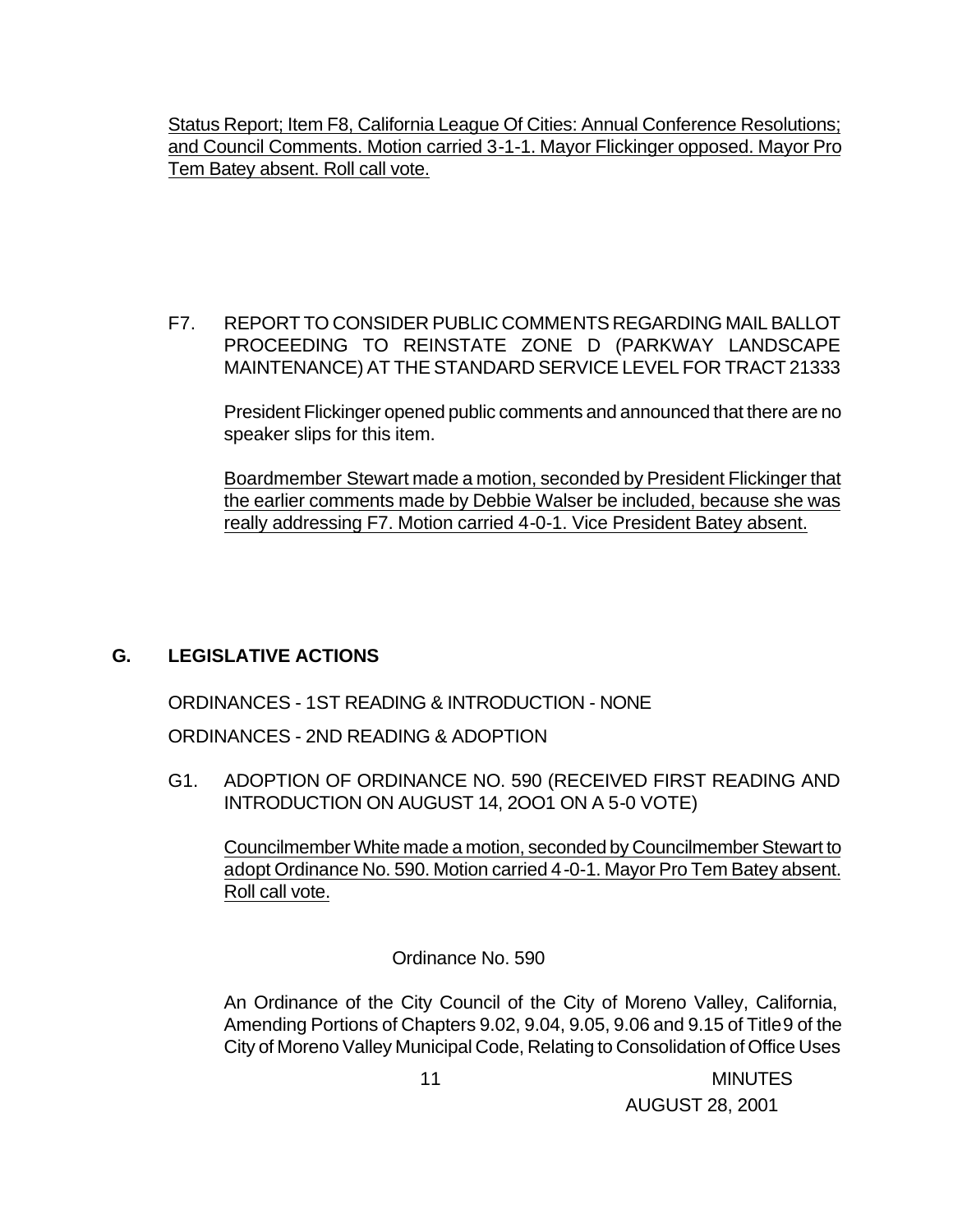in the Permitted Uses Table, Elimination of the Agriculture and Tourist Recreation Commercial Districts, the Definition of the Business Park – Mixed Use District, Modification of Industrial Site Development Standards, Relocation of the Residential Single Family District in the Permitted Uses Table, and Modification to the Business Park – Mixed Use Permitted Uses

G2. ADOPTION OF ORDINANCE NO. 591 (RECEIVED FIRST READING AND INTRODUCTION ON AUGUST 14, 2OO1 ON A 4-1 VOTE, BATEY OPPOSED)

Councilmember Stewart made a motion, seconded by Councilmember White to adopt Ordinance No. 591. Motion carried 4-0-1. Mayor Pro Tem Batey absent. Roll call vote.

Ordinance No. 591

An Ordinance of the City Council of the City of Moreno Valley, California (PA01- 0013), Amending the Official Zoning Atlas of Said City, Changing the Zone From Office (O) to Community Commercial on a 2.82 Acre Parcel of Land Located at 13870 Indian Avenue

ORDINANCES - URGENCY ORDINANCES – NONE RESOLUTIONS – NONE

## **CONTINUATION OF PUBLIC COMMENTS ON MATTERS NOT ON THE AGENDA**, **IF NEEDED - NONE**

# **CLOSING COMMENTS AND/OR REPORTS OF THE CITY COUNCIL, COMMUNITY SERVICES DISTRICT, OR COMMUNITY REDEVELOPMENT AGENCY**

Continued to the City Council Meeting of 9/11/2001.